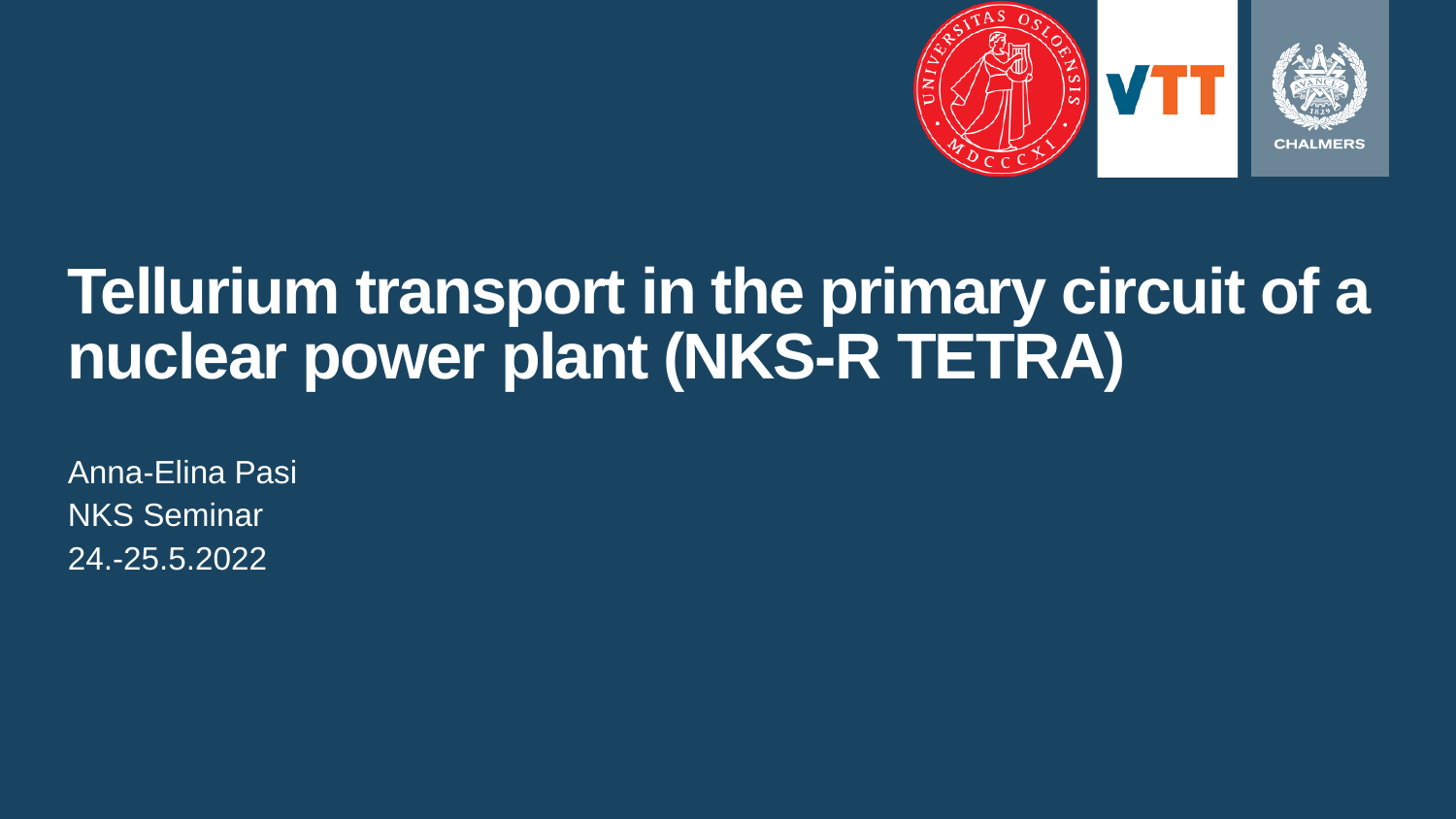### **WHY TELLURIUM?**



- Releases from Fukushima and Chernobyl comparable to those of iodine and cesium
- Tellurium is one of the most significant radionuclides released during a nuclear accident
	- Volatile
	- Relatively long-lived isotopes
	- Somewhat chemically toxic
	- Decays to iodine
- So far, the release and behavior of tellurium in the core are well known but the transport to and behvaior in the containment are unclear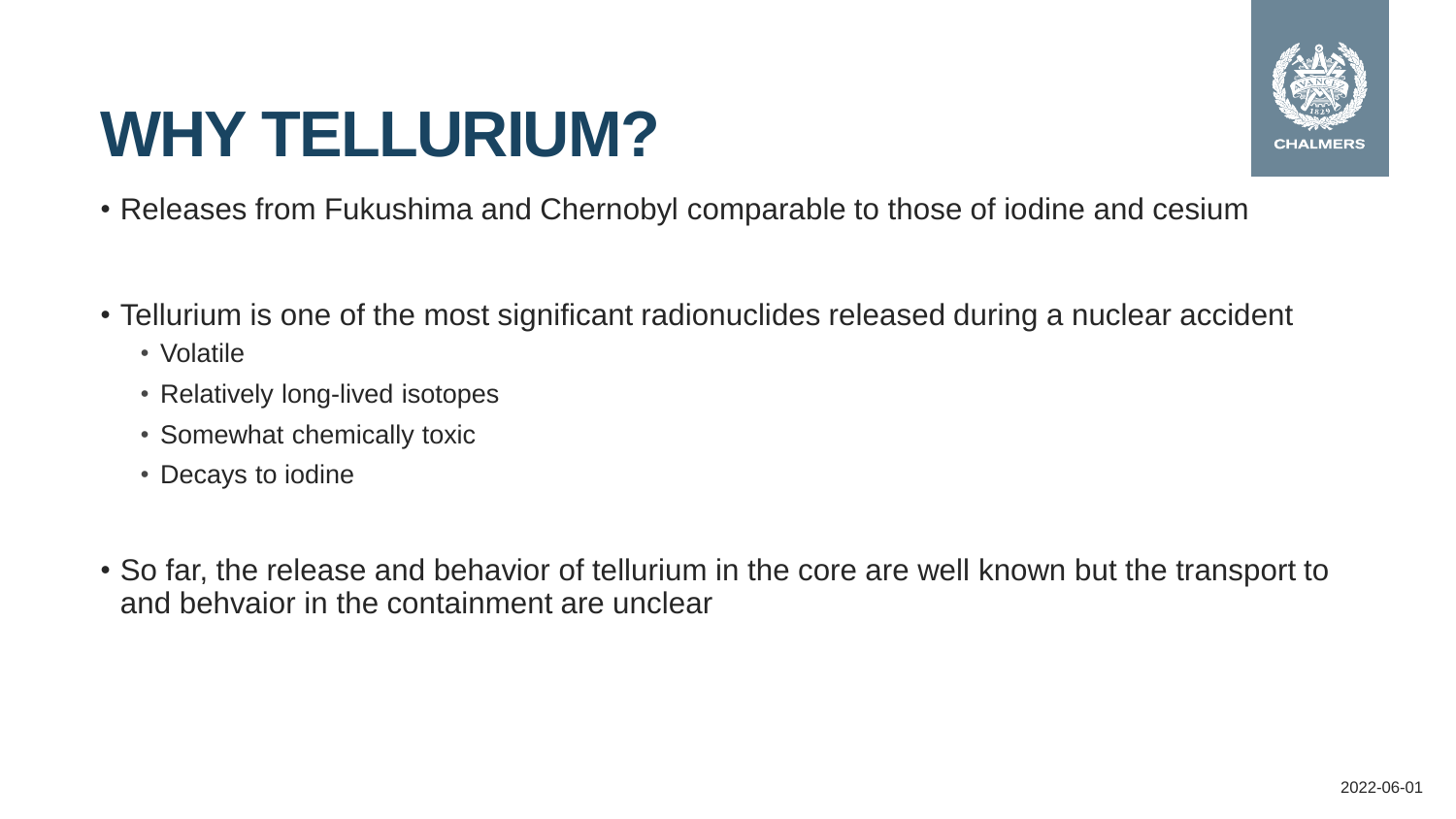# **Experimental SA chemistry**

- Experimentalists are a rare species nowadays
- Large facilites used in e.g. PHEBUS, VERCORS expensive
- Small-scale and detailed experiments still needed
- Managements systems like pool scrubbing and re-volatilization studies popular
- Important in developing codes and incorporating chemistry



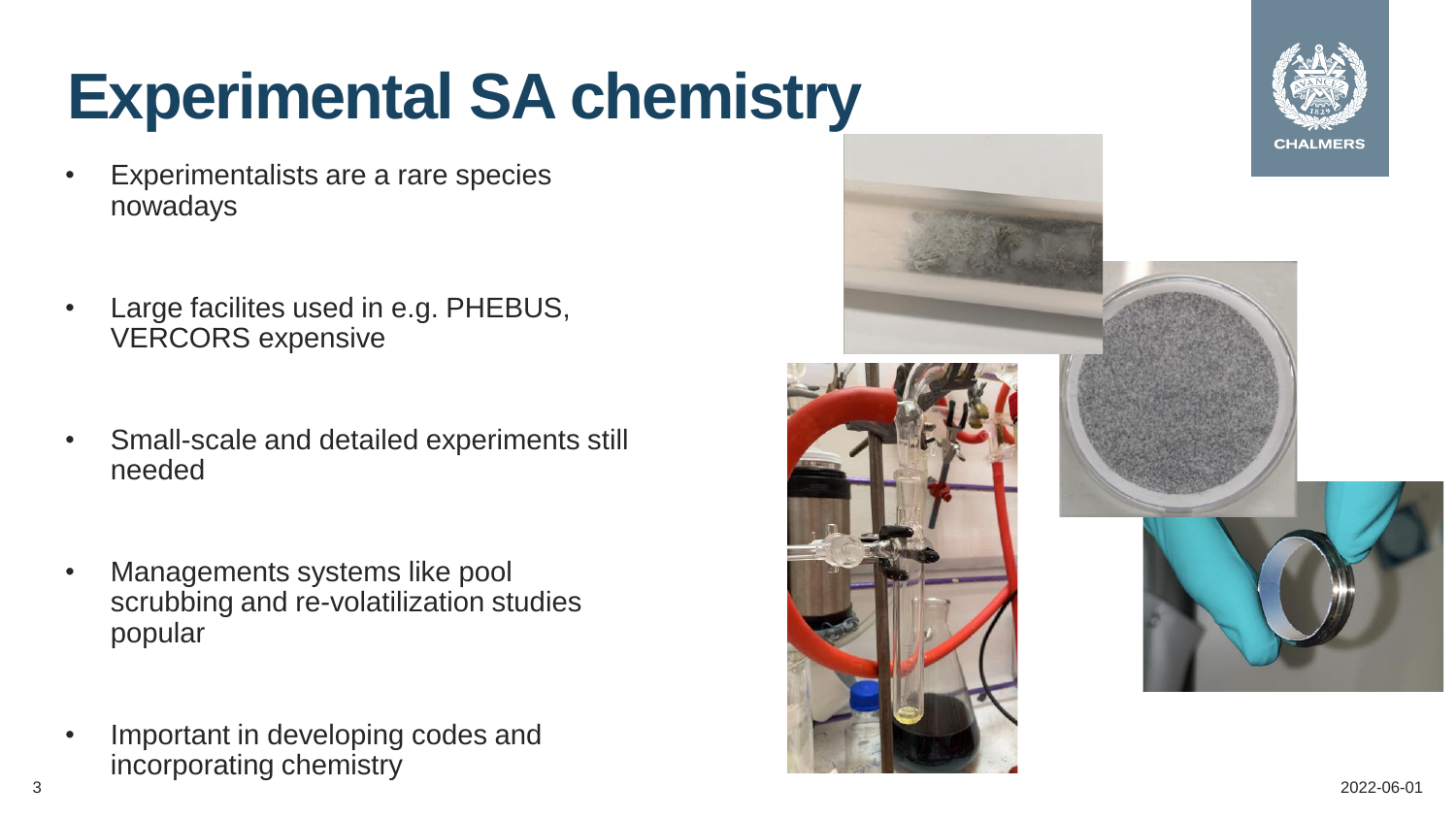# **Focus of TETRA project**



Removal of tellurium species by the **containment spray system**

Transport of tellurium species in the

**Reactor Coolant System (RCS)** http://www.nucleartourist.com/systems/cs.htm

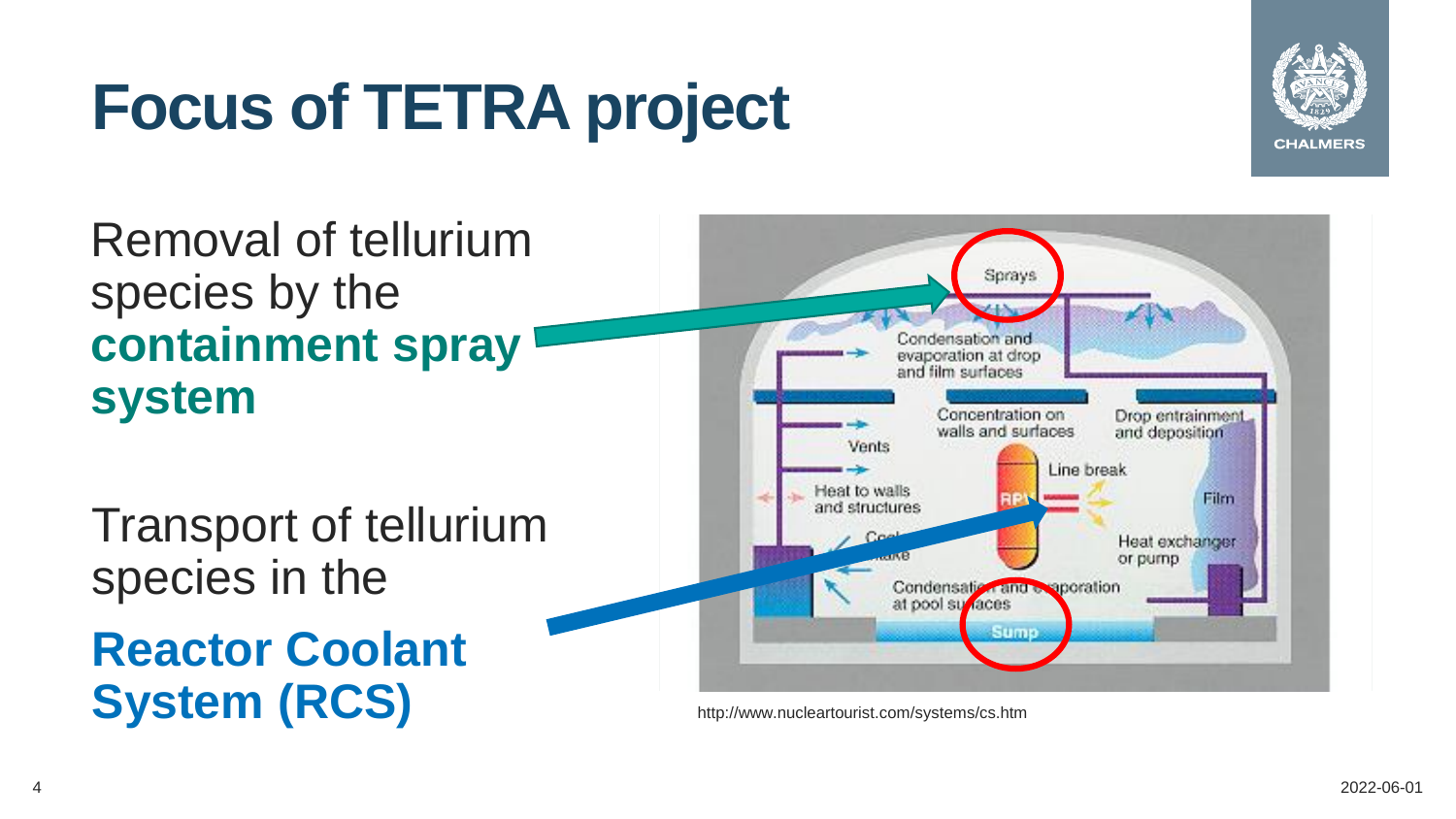# **Experimental: Transport of Tellurium**



**How does atmosphere, humidity and other fission products affect tellurium transport?**

- Six experiments conducted with changing parameters
- Air and nitrogen used as carrier gases
- Temperature chosen to represent RCS conditions
- Aerosol size and amount, particulate/gaseous species and precursor were analyzed



| Condition | <b>Experiment</b> | Gas             | Temperature <sup>a</sup><br>[K] | Humidity<br>[ppmV] | Caesium<br>iodide<br>$[M]^{b}$ |
|-----------|-------------------|-----------------|---------------------------------|--------------------|--------------------------------|
| Oxidizing | 1                 | Air             | 1500                            | Dry                |                                |
|           | 2                 | Air             | 1500                            | $2.1 \cdot 10^{4}$ |                                |
|           | 3                 | Air             | 1500                            | $2.1 \cdot 10^{4}$ | 0.15                           |
| Inert     | 4                 | <b>Nitrogen</b> | 1500                            | Dry                |                                |
|           | 5                 | <b>Nitrogen</b> | 1500                            | $2.1 \cdot 10^{4}$ |                                |
|           | 6                 | <b>Nitrogen</b> | 1500                            | $2.1 \cdot 10^4$   | 0.15                           |

Temperature in the reaction furnace.

Concentration of the solution used in the atomizer.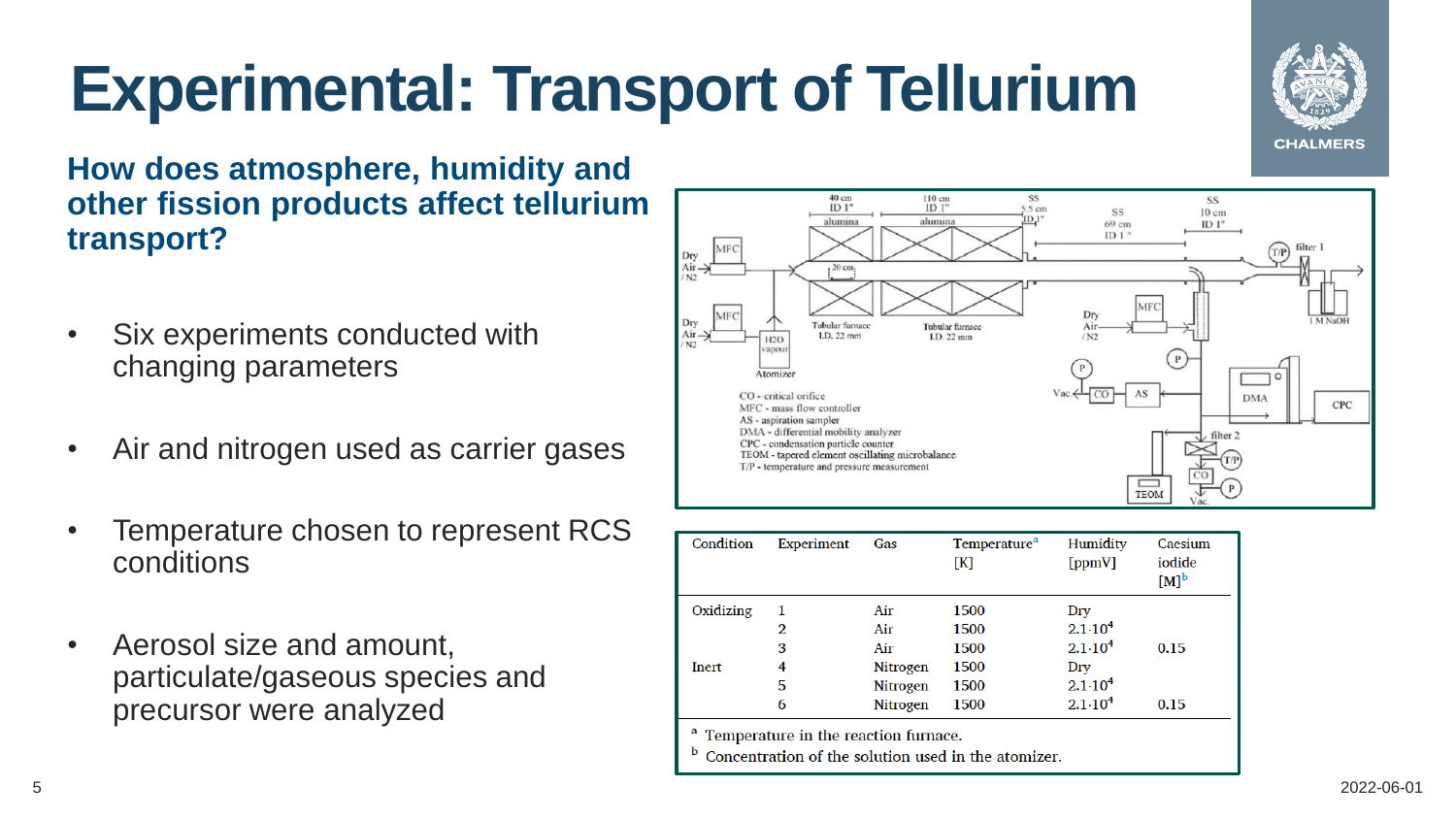### **Results: Transport of Tellurium**

- Majority of tellurium was transported in particualte form (aerosols), only small percentage as "gaseous"
- Humidity increased the amount Te **in air**   $\rightarrow$  Supported by the literature
- Slight decrease in transport when CsI added **in air**
- Significantly lower release in inert  $(N_2)$



| Condition | Experiment     | Te-<br>aerosols<br>(filter) | Te-<br>gaseous<br>(liquid<br>traps) | Identified<br>species | Agglomerated<br>chains |
|-----------|----------------|-----------------------------|-------------------------------------|-----------------------|------------------------|
| Oxidizing |                | 58%                         | 2.0%                                | TeO <sub>2</sub>      | Thin dendritic         |
|           | $\overline{2}$ | 63%                         | 0.95%                               | TeO <sub>2</sub>      | structure              |
|           | 3              | 50%                         | 0.71%                               | TeO <sub>2</sub>      | (<100)                 |
|           |                |                             |                                     | $TeO3$ , CsI          |                        |
| Inert     | 4              | 16%                         | 0.99%                               | TeO <sub>2</sub> , Te | Chains of              |
|           | 5              | 13%                         | 0.57%                               | TeO <sub>2</sub> , Te | spherical              |
|           | 6              | 15%                         | 0.94%                               | $TeO2$ , Te,          | particles $(<50)$      |
|           |                |                             |                                     | CsI, Cs, I            |                        |

• No unexpected species observed

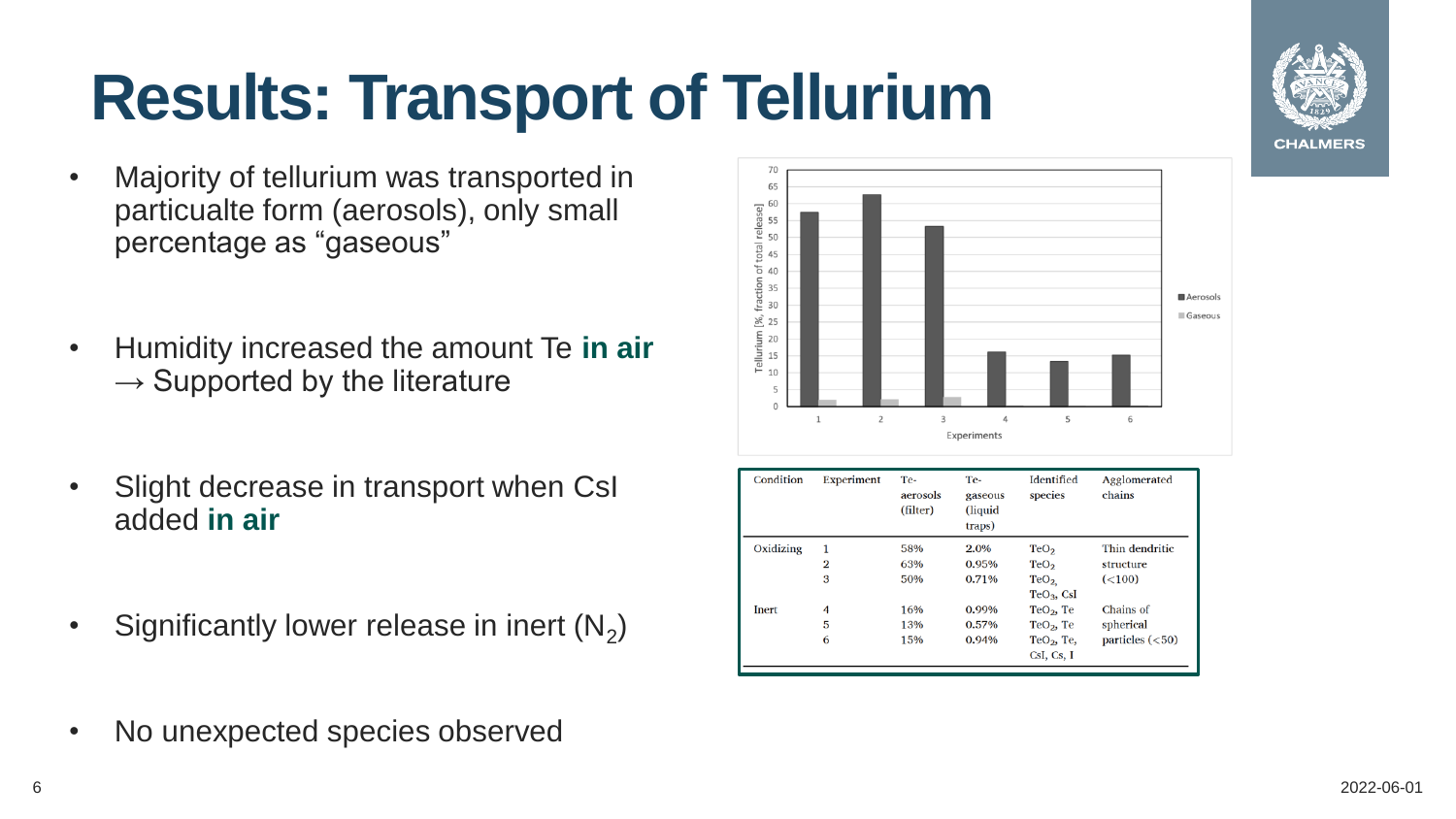### **Experimental: Containment Spray System**

Liauid





#### **Spray solutions used:**

- Water
- Alkaline borate solution (ABS) without sodium thiosulfate
- Alkaline borate solution (ABS) with sodium thiosulfate
- **Removal efficiency towards tellurium species formed under various conditions**
- **Effect of chemical composition of the spray**

| <b>Experiment#</b> | <b>Precursor</b> | <b>Temperatur</b><br>e, [K] | <b>Atmosphere</b> | <b>Added</b><br>humidity | Csl |
|--------------------|------------------|-----------------------------|-------------------|--------------------------|-----|
| -1                 | TeO <sub>2</sub> | 1150                        | Air               | <b>No</b>                |     |
| $\mathbf{Z}$       | TeO <sub>2</sub> | 1150                        | Air               | Yes                      |     |
| 3 <sup>2</sup>     | TeO <sub>2</sub> | 1150                        | Air               | <b>Yes</b>               | Yes |
| 4                  | Te               | 810                         | Air               | <b>No</b>                |     |
| 5 <sup>5</sup>     | Te               | 810                         | Air               | Yes                      |     |
| $6\phantom{1}$     | Te               | 810                         | Air               | <b>Yes</b>               | Yes |
| $\overline{7}$     | Te               | 810                         | Nitrogen          | <b>No</b>                |     |
| 8                  | Te               | 810                         | Nitrogen          | Yes                      |     |
| <b>9</b>           | Te               | 810                         | Nitrogen          | Yes                      | Yes |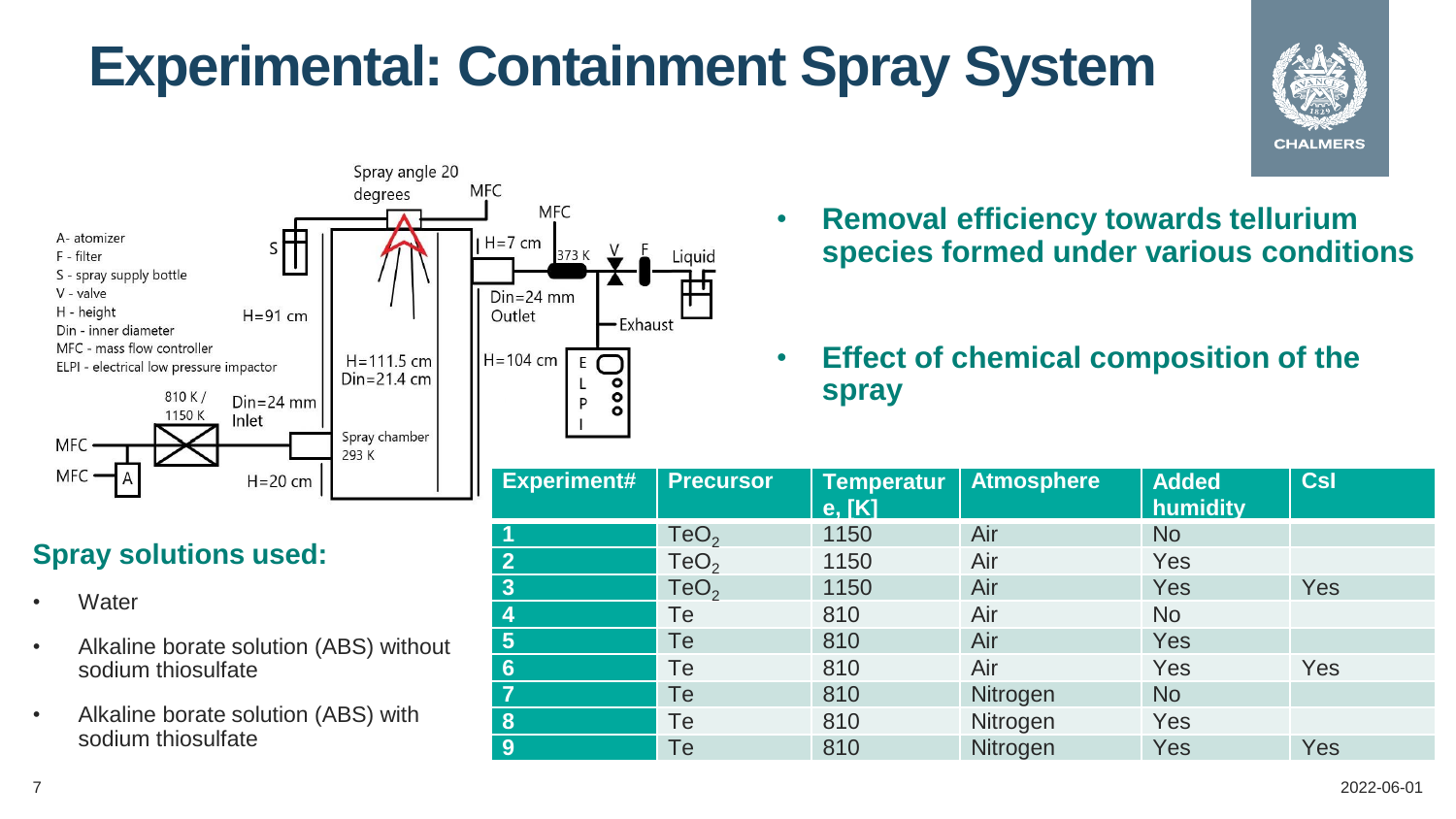### **Results: Removal Efficiency**









|                   | <b>Removal Efficiency [%]</b> |                                   |                                |  |
|-------------------|-------------------------------|-----------------------------------|--------------------------------|--|
| <b>Experiment</b> | MilliQ<br>water               | <b>ABS</b> without<br>thiosulfate | <b>ABS</b> with<br>thiosulfate |  |
| 1                 | 83                            | 96                                | 97                             |  |
| $\overline{2}$    | 89                            | 97                                | 97                             |  |
| 3                 | 91                            | 97                                | 97                             |  |
| 4                 | 83                            | 99                                | 99                             |  |
| 5                 | 74                            | 73                                | 73                             |  |
| 6                 | 92                            | 99                                | 99                             |  |
| 7                 | 63                            | 72                                | 75                             |  |
| 8                 | 70                            | 65                                | 60                             |  |
| 9                 | 89                            | 93                                | 94                             |  |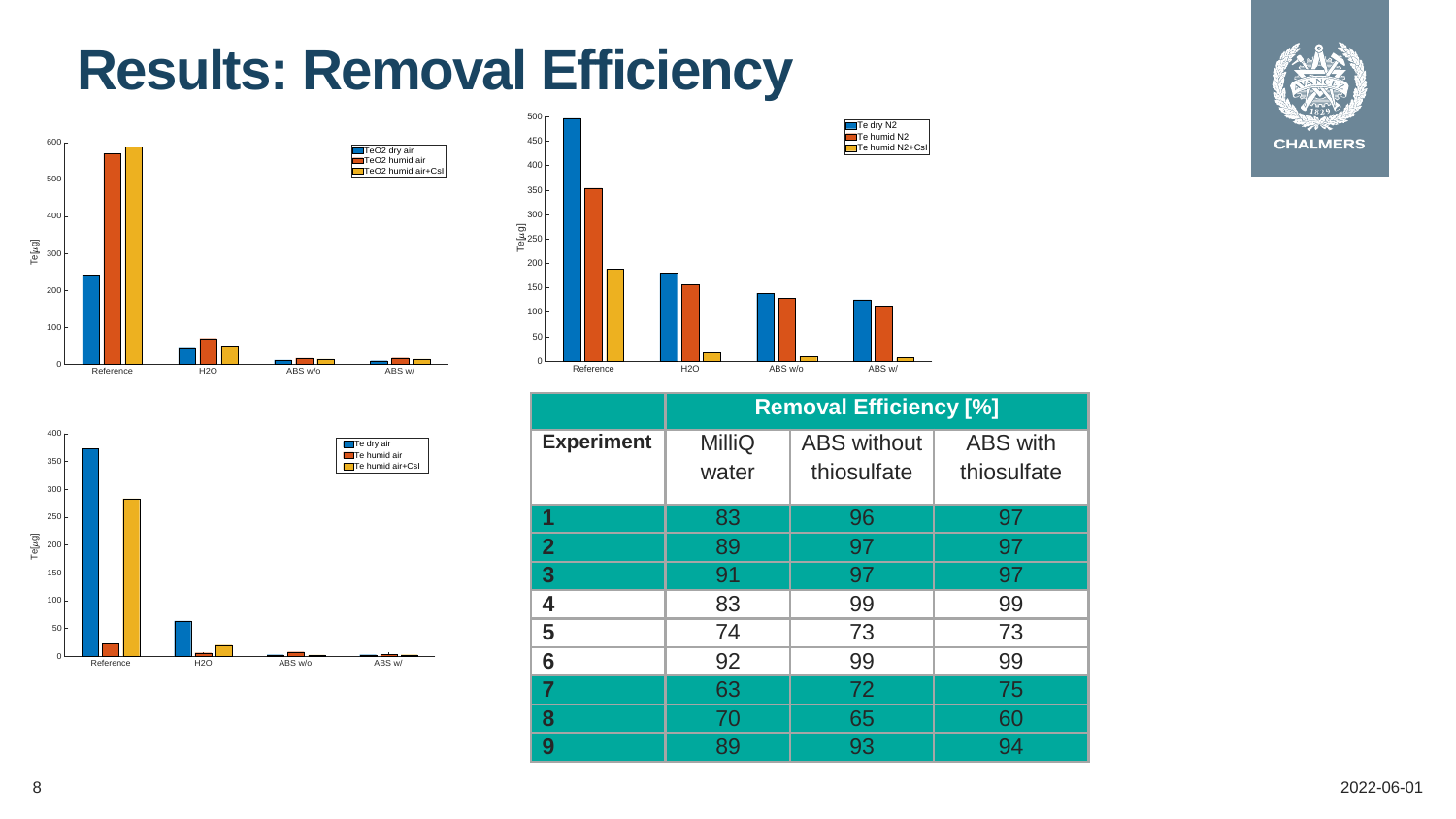## **What can we learn form these results?**



- **Tellurium transport in the RCS** is affected at least by atmosphere and humidity
	- Humidity increases the Te transport in air due to formation of more volatile species
	- Transport lower in N2 atmosphere
	- No new species formed in any of the experiments, transient/intermediate species possibly not detectable
	- *Espegren, F., Kärkelä, T., Pasi, A. E., Tapper, U., Kučera, J., Lerum, H. V., ... & Ekberg, C. (2021). Tellurium transport in the RCS under conditions relevant for severe nuclear accidents. Progress in Nuclear Energy, 139, 103815.*
- **Containment spray system** is efficient in removing tellurium species
	- Addition of CsI increased the removal due to agglomeration
	- Removal in nitrogen atmosphere was slighty lower  $\rightarrow$  Shift in particle size distribution
	- Chemical effect considered negligible
	- *Kärkelä, T., Pasi, A. E., Espegren, F., Sevón, T., Tapper, U., & Ekberg, C. (2021). Tellurium retention by containment spray system. Annals of Nuclear Energy, 164, 108622.*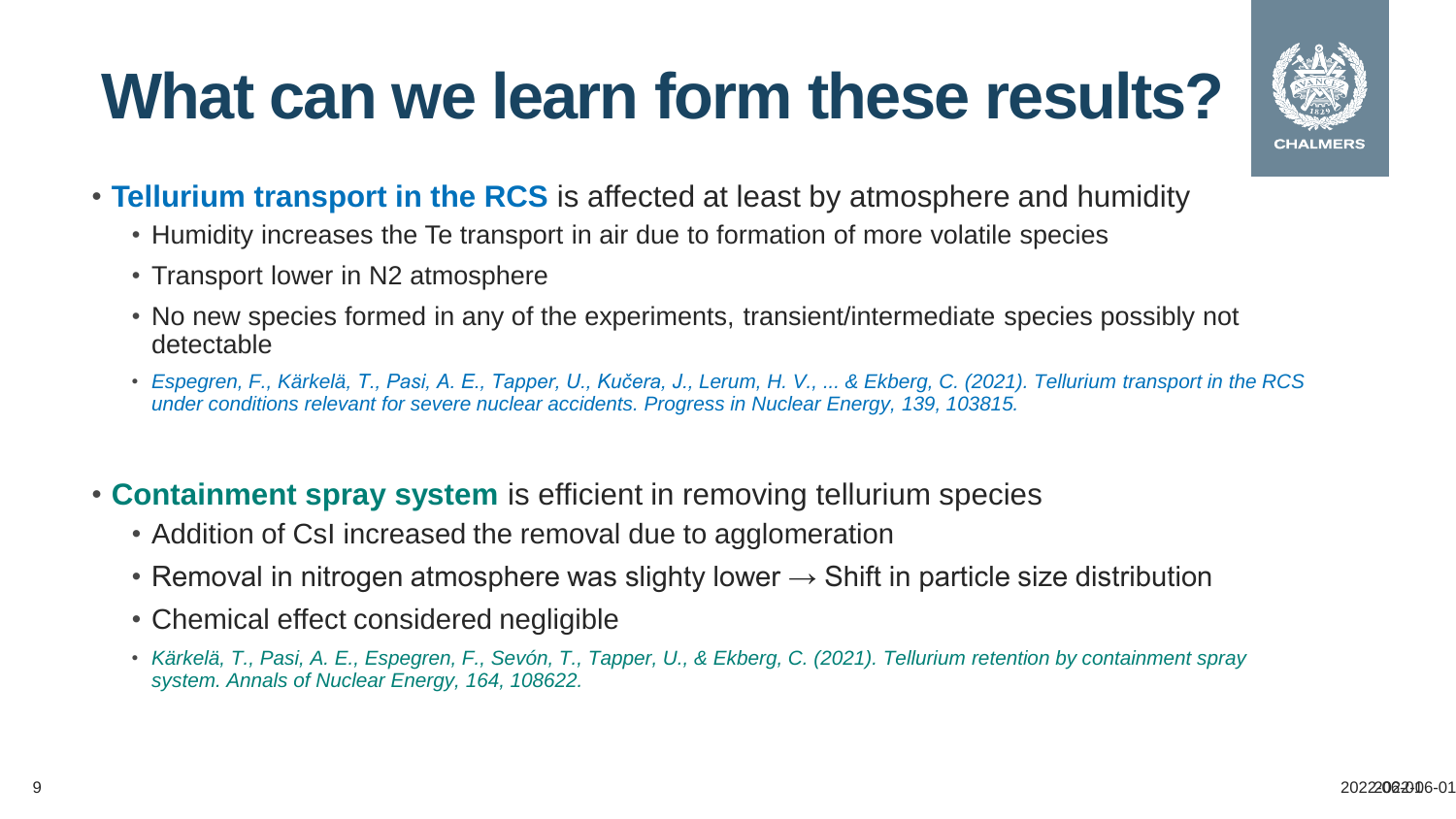## **Current and future work on tellurium**

- Tellurium behavior in the containment sump
- Organic tellurium chemistry  $\rightarrow$  Formation of volatile species
- Management of these possible re-volatilized species e.g. scrubber efficiency
- Gas phase tellurium chemistry, effect of organics  $\rightarrow$  NKS ORTEF project currently ongoing